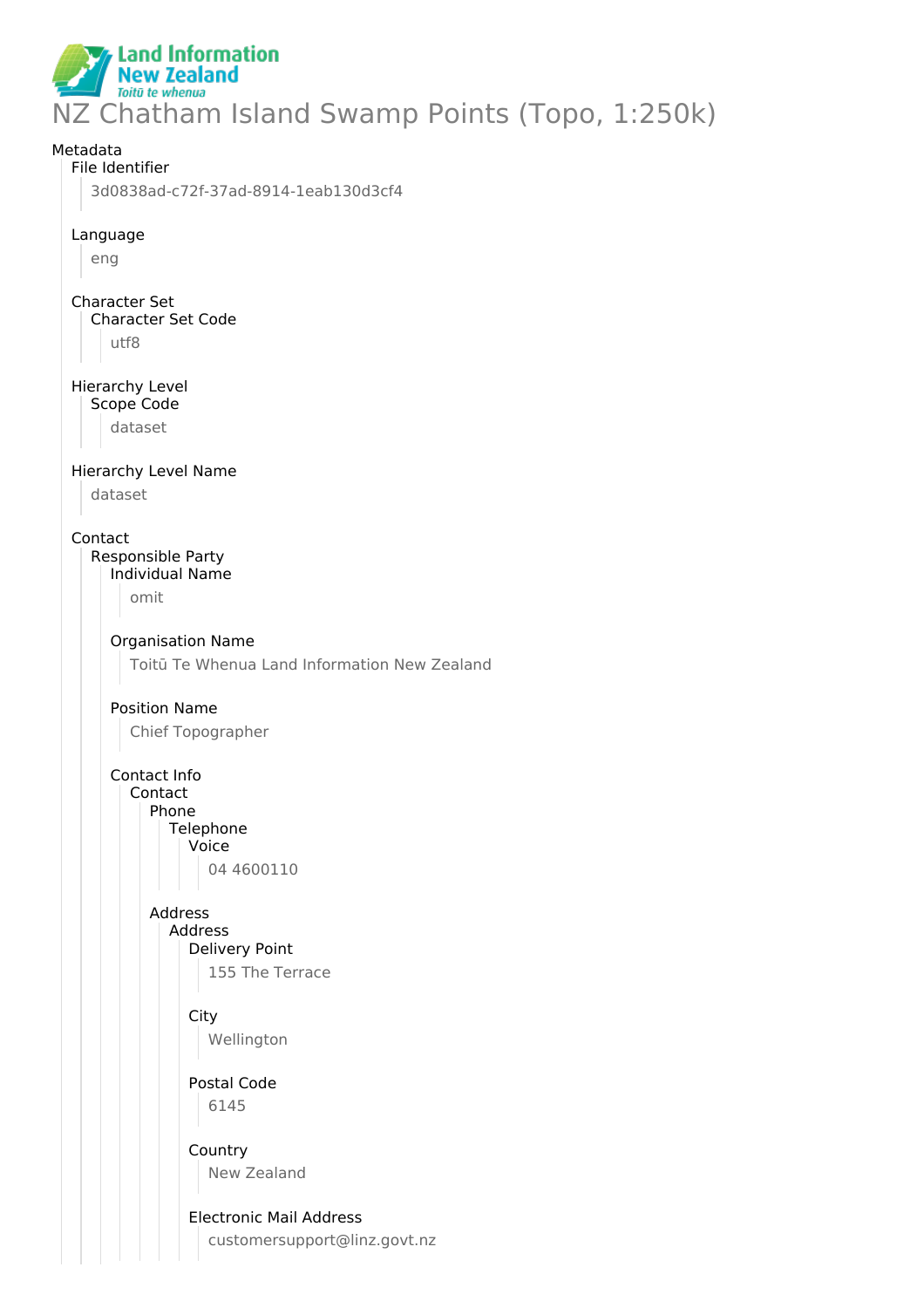Role Role Code resourceProvider

## Date Stamp

Date

2017-08-24

## Metadata Standard Name

ANZLIC Metadata Profile: An Australian/New Zealand Profile of AS/NZS ISO 19115:2005, Geographic information - Metadata

## Metadata Standard Version

1.1

## Identification Info

Data Identification

Citation

Citation

Title

NZ Chatham Island Swamp Points (Topo, 1:250k)

Date

## Abstract

A wet or moist region with water standing on or just below the surface of the ground, and usually covered by a growth of vegetation Data Dictionary for swamp\_pnt:

https://docs.topo.linz.govt.nz/data-dictionary/tdd-class-swamp\_pnt.html This layer is a component of the Topo250 map series. The Topo250 map series provides topographic mapping for the New Zealand mainland and Chatham Islands, at 1:250,000 scale. Further information on Topo250: http://www.linz.govt.nz/topography/topo-maps/topo250

## Purpose

Topo250 is the official small scale topographic map series used by New Zealand emergency services. When using Topo250 data, please be aware of the following: 1. Representation of a road or track does not necessarily indicate public right of access. For access rights, maps and other information, contact the New Zealand Walking Access Commission - www.walkingaccess.govt.nz 2. The Department of Conservation and other agencies should be contacted for the latest information on tracks and back country huts. 3. Not all aerial wires, cableways and obstructions that could be hazardous to aircraft are held in the data. 4. Contours and spot elevations in forest and snow areas may be less accurate. 5. Not all pipelines including both underground and above ground are held in the data or shown on the printed maps. For the latest information please contact the utility and infrastructure agencies. 6. Permits may be required to visit some sensitive and special islands and areas. Contact the Department of Conservation to see if you need to apply for a permit.

**Status** 

## Progress Code

onGoing

Point Of Contact Responsible Party Individual Name Omit

> Organisation Name Toitū Te Whenua Land Information New Zealand

Position Name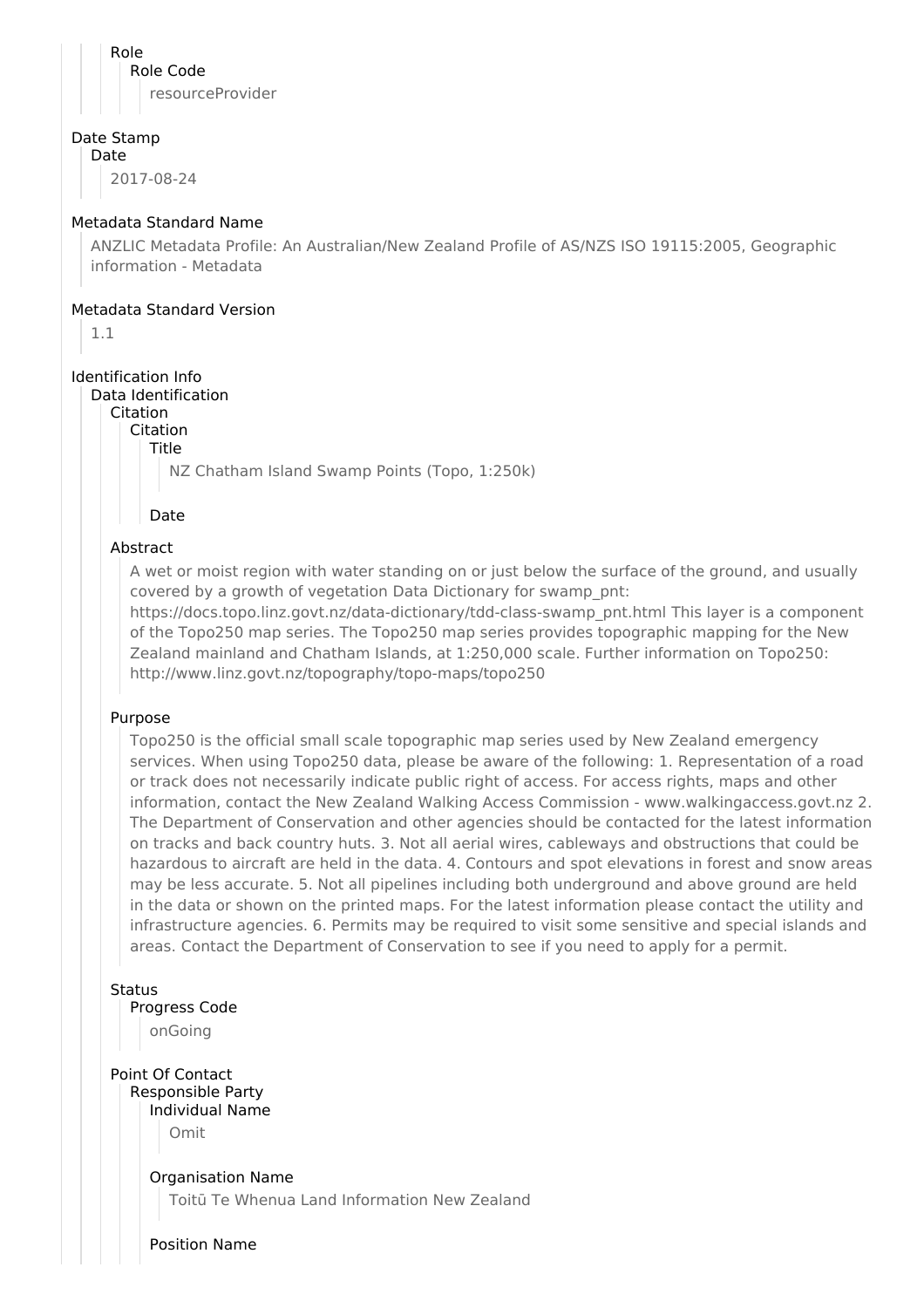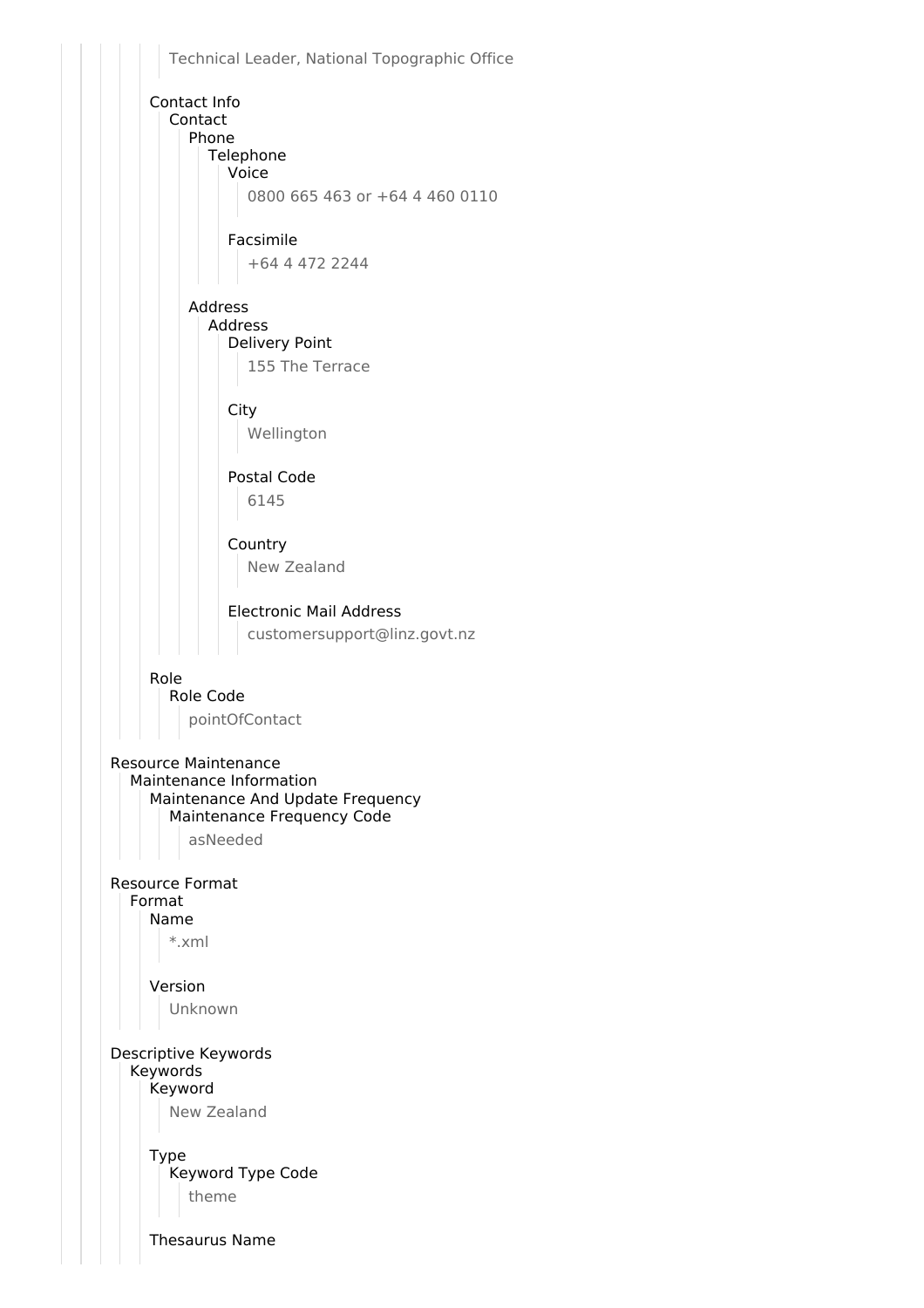

## Resource Constraints Legal Constraints

### Use Limitation

Copyright 2011 Crown copyright (c) Toitū Te Whenua Land Information New Zealand and the New Zealand Government. All rights reserved

## Use Constraints

## Restriction Code

copyright

## Resource Constraints

# Legal Constraints

# Use Limitation

Released under Creative Commons Attribution 4.0 International with: Following Disclaimers: 1. Representation of a road or track does not necessarily indicate public right of access. For access rights, maps and other information, contact the New Zealand Walking Access Commission - www.walkingaccess.govt.nz 2. The Department of Conservation and other agencies should be contacted for the latest information on tracks and back country huts. 3. Not all aerial wires, cableways and obstructions that could be hazardous to aircraft are held in the data. 4. Contours and spot elevations in forest and snow areas may be less accurate. 5. Note that not all pipelines including both underground and above ground are held in the data or shown on the printed maps. For the latest information please contact the utility and infrastructure agencies 6. Permits may be required to visit some sensitive and special islands and areas. Contact the Department of Conservation to see if you need to apply for a permit. Following Attribution: If you publish, distribute or otherwise disseminate this work to the public without adapting it, the following attribution to Toitū Te Whenua Land Information New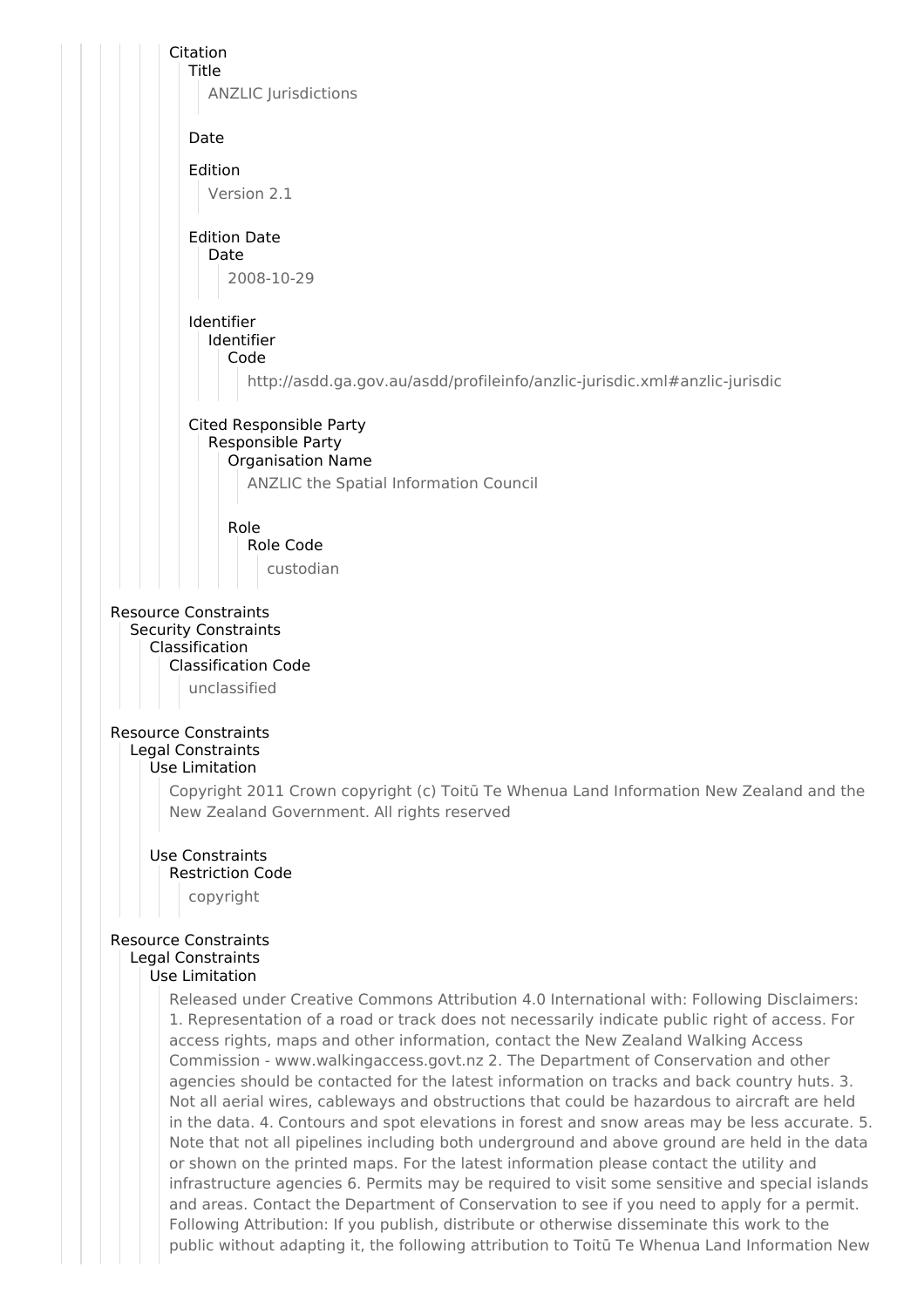Zealand should be used: 'CC BY 4.0 Toitū Te Whenua Land Information New Zealand' If you adapt this work in any way or include it in a collection, and publish, distribute or otherwise disseminate that adaptation or collection to the public, the following attribution to Toitū Te Whenua Land Information New Zealand should be used: 'Contains data sourced from the LINZ Data Service and licensed for reuse under CC BY 4.0.' If 'attribution stacking' problems exist then the requirement to display the above attribution statements is waived and in lieu the attribution statement is to be made in any terms or conditions associated with the work/ product/ application/ etc. Use Constraints Restriction Code license Spatial Representation Type Code vector Representative Fraction Denominator Integer 250000 Language eng Character Set Character Set Code utf8 Topic Category Code imageryBaseMapsEarthCover Extent EX Extent Geographic Element EX \_ Geographic Bounding Box -176.749511641-176.204095046-44.3123508053-43.7057112566 Distribution Info Distribution Transfer Options Digital Transfer Options On Line Online Resource Linkage **URL** https://data.linz.govt.nz/layer/50145-nz-chatham-island-swamp-points-topo-1250k/ Data Quality Info DQ Data Quality Scope DQ Scope Level Scope Code dataset Level Description Scope Description **Other** dataset Lineage LI Lineage